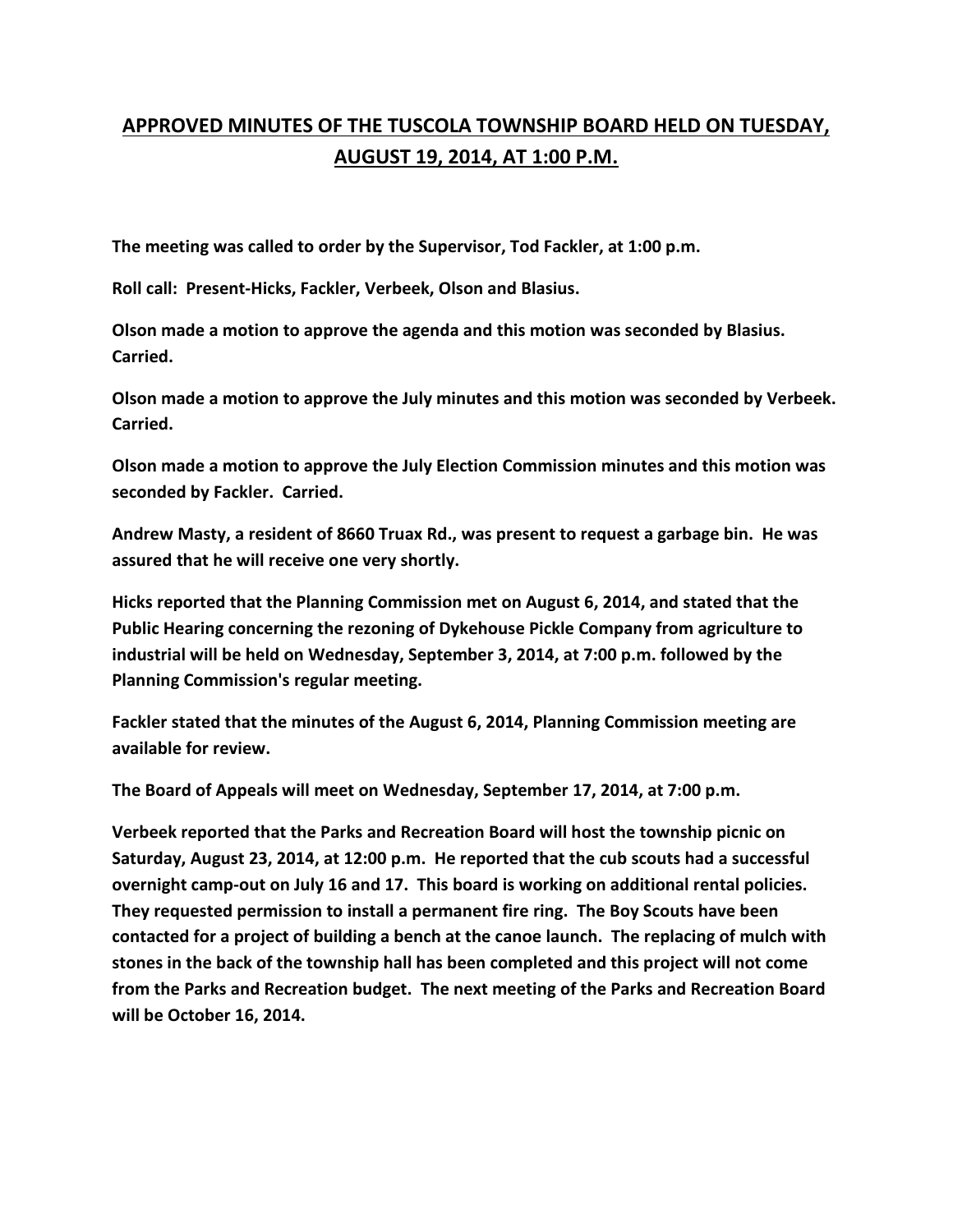**Bushong stated that in the near future, 500 ft. of riverfront property adjacent to the canoe launch might become available for the township to acquire. This could possibly be done with a grant that would need to be submitted by April 1, 2015.** 

**The Zoning Administrator, Tom Asperger, stated that 2 permits were issued for July/August and he is currently investigating three tall weed issues in the village of Tuscola and two repo properties.** 

**Fackler reported that the supervisors from Tuscola Twp., Vassar Twp. and Juanita Twp. met on August 8, 2014, to discuss the fire contract with the City of Vassar. The results of this meeting were forwarded to Attorney Brian Garner for his input. Fackler also reported that the correct address was forwarded to the attorney for the blight located at 7146 Sohn Rd.** 

**Craig Kirkpatrick was present and commented that the condition of the Cass River is an asset to the township.** 

**Bushong reported that the grant for the Cass River Pathway Development Project will be announced sometime during the month of October.** 

**Fackler stated that the GIS mapping will be completed this fall. Tuscola Township will be the first township in the county to have this mapping.** 

**Fackler stated the need for signs for the outside restroom doors. The doors have been painted. Verbeek volunteered to clean the cement blocks petition on the outside of the restrooms.** 

**Fackler reported that a response to the AMAR review has been submitted.** 

**Two P.A. 116 partial termination requests have been submitted for property located at 7024 Frankenmuth Road. Olson made a motion to approve the request and this motion was seconded by Hicks. Carried.** 

**Fackler reported that the Cass River and Tributaries samples were satisfactory during the last testing period.** 

**Blasius made a motion to approve Tod Fackler attending the September 23, 2014, MTA meeting in Midland in the amount of \$79.00. This motion was seconded by Verbeek. Carried.** 

**Fackler stated that five residents have submitted requests for garbage bins and have not received them in a reasonable length of time. Gary Hicks will be contacted to help resolve these issues.**